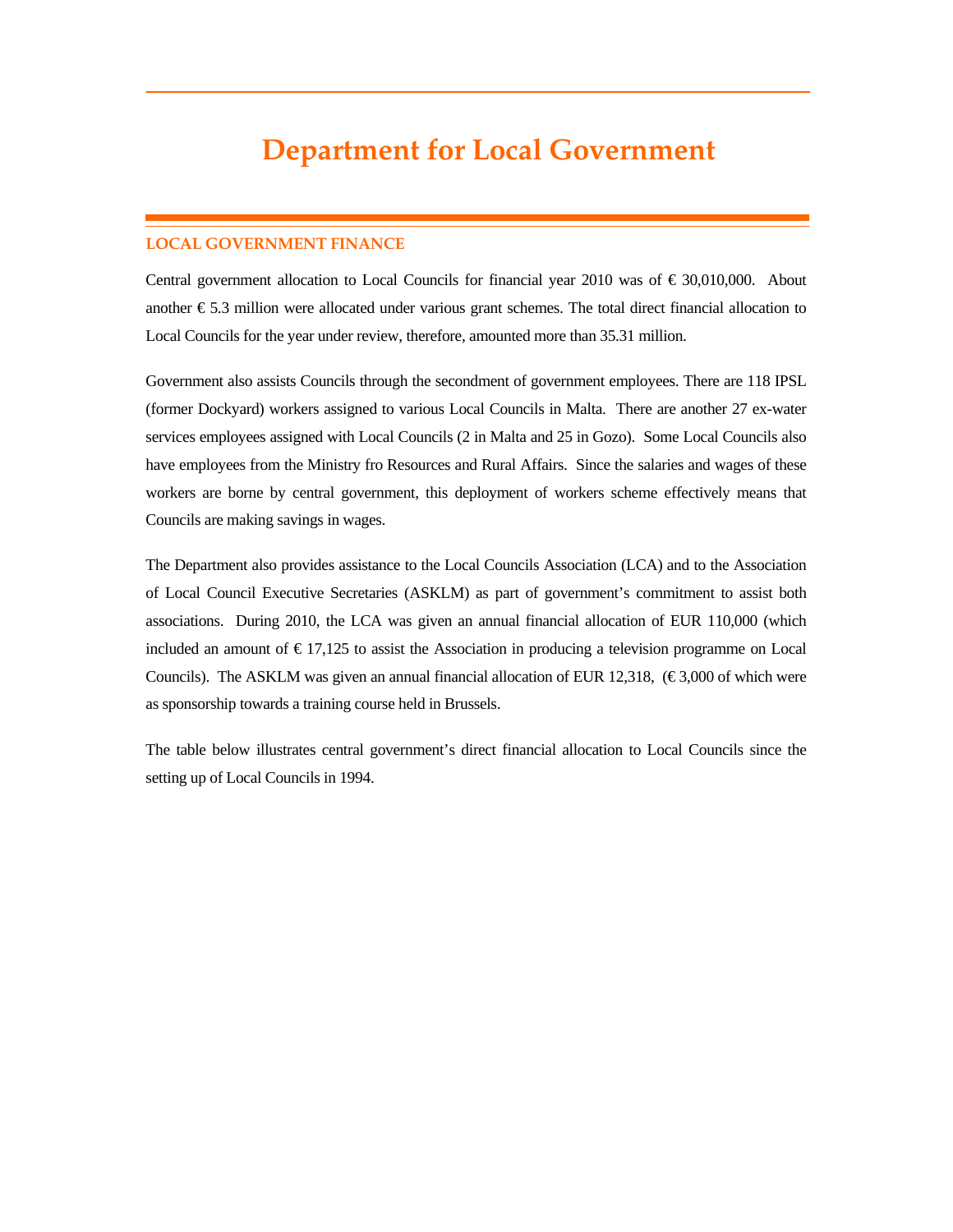# **1. Direct Financial Allocation (Funding Formula):**

| <b>Financial Year</b>                            | Lm<br>mill.              | <b>Euro</b><br>mill. | <b>Euro</b><br>mill. |
|--------------------------------------------------|--------------------------|----------------------|----------------------|
| 1994-95                                          | 4.5                      | 10.48                |                      |
| 1995-96                                          | 6.3                      | 14.68                |                      |
| 1996-97                                          | 6.25                     | 14.56                |                      |
| 1997-98                                          | 8.75                     | 20.38                |                      |
| 1998-99                                          | 5.831                    | 13.58                |                      |
| 1999-00                                          | 6.5                      | 15.14                |                      |
| 2000-01                                          | 9.66                     | 22.50                |                      |
| 2001-02                                          | 10.24                    | 23.85                |                      |
| 2002-03                                          | 10.54                    | 24.55                |                      |
| 2003-04                                          | 10.70                    | 24.92                |                      |
| 2004-05                                          | 10.686                   | 24.89                |                      |
| 2005-06                                          | 10.200                   | 23.75                |                      |
| 2006-07                                          | 10.250                   | 23.88                |                      |
| 2007-08                                          | 10.270                   | 23.92                |                      |
| 2008-09                                          | $\overline{\phantom{m}}$ | 26.97                |                      |
| 2009-10                                          | $\overline{\phantom{0}}$ | 27.01                |                      |
| 2010                                             |                          | 30.01                |                      |
| <b>Total Direct Allocation</b>                   |                          |                      | 365.07 mill.         |
| <b>Funds for Special Needs</b><br>2.             |                          |                      |                      |
| <b>Financial Year</b>                            | Lm                       | <b>Euro</b>          |                      |
|                                                  | mill.                    | mill.                |                      |
| 1994/95                                          | 0.3                      | 0.70                 |                      |
| 1995/96                                          | 1.3                      | 3.03                 |                      |
| 1996/97                                          | 2.5                      | 5.82                 |                      |
| 1997/98                                          | 2.5                      | 5.82                 |                      |
| 1998/99                                          | 2.5                      | 5.82                 |                      |
| 1999/00                                          | 2.5                      | 5.82                 |                      |
| 2000/01                                          | $\overline{\phantom{a}}$ |                      |                      |
| 2001/02                                          |                          |                      |                      |
| 2002/03                                          |                          |                      |                      |
| 2004/05                                          |                          |                      |                      |
| 2005/06                                          |                          |                      |                      |
| 2006/07                                          |                          |                      |                      |
| 2007/08                                          |                          |                      |                      |
| 2008/09                                          |                          |                      |                      |
| 2009-10                                          |                          |                      |                      |
| <b>Total Special Funds</b>                       |                          |                      | 27.01 mill.          |
| <b>Total Funds to Local Councils (1994-2010)</b> |                          |                      | 392.08 mill.         |

**Local Councils' Grant Schemes were introduced for the Local Councils' financial year 2009-10 for**  which € 1.59 million was voted. These Schemes were again introduced in 2010. Details can be found **under the relevant Section: Grant Schemes**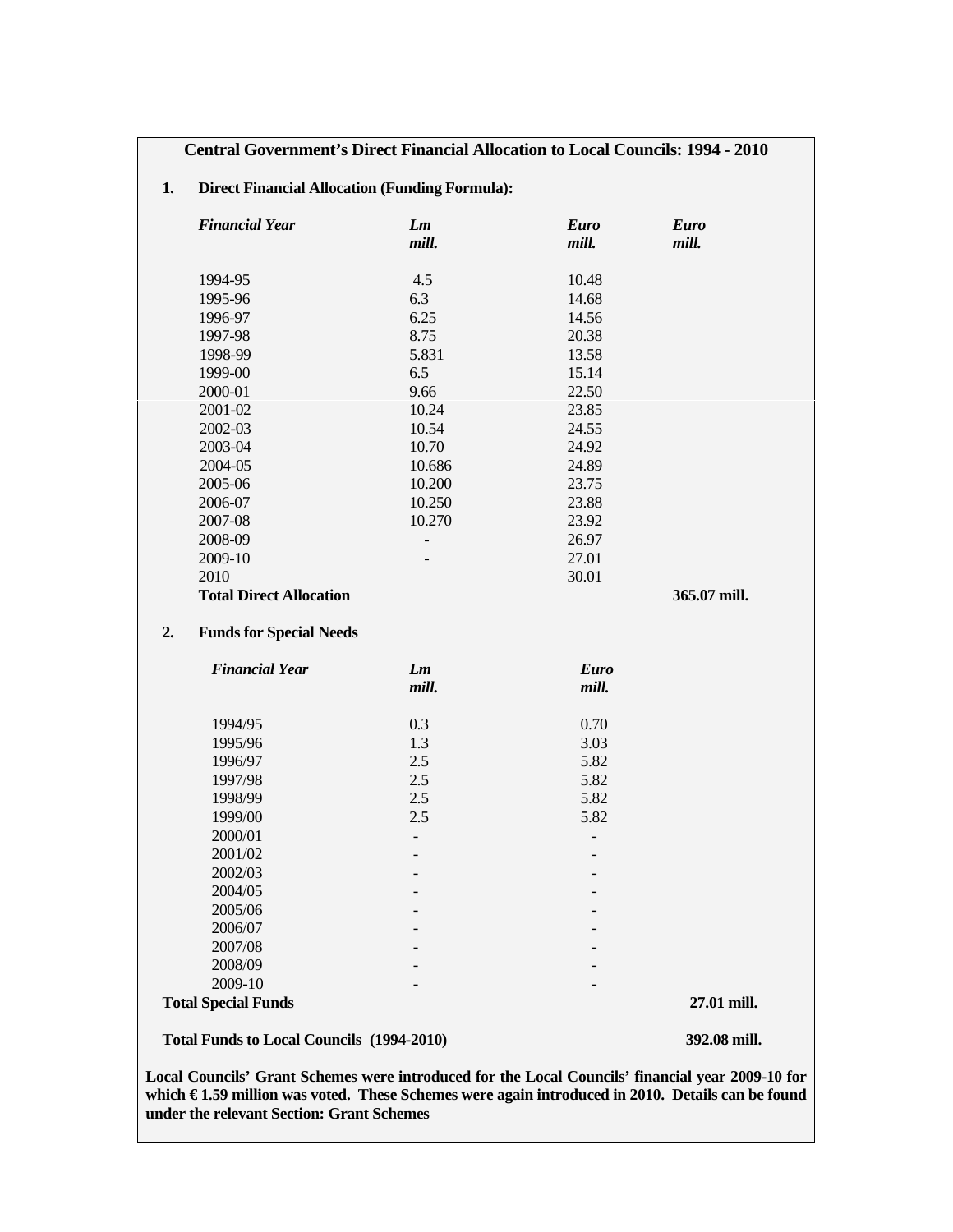# **Department for Local Government**

#### **MONITORING OF LOCAL COUNCILS**

The monitoring Unit continued scrutinizing the various functions of the Local Councils with particular emphasis on the financial aspect. In this respect specific attention was given to those Councils that registered a financial deficit in their working capital during the financial year

The findings of some serious irregularities by this Unit led to a thorough investigation by the Internal Audit Investigations Department with respect to a number of Councils. Members from this Unit were also asked to personally attend during Council meetings whenever it was deemed proper.

During 2010, the Monitoring Unit also investigated several allegations made against Councils and submitted relative reports. There were instances where cases were referred to the Police for further investigations whereas some cases where also referred to the Auditor General to refer to the Local Government Auditors to verify in their audit work.

In those cases where Councils were found to have made irregularities, they were asked to take corrective measures. In certain instances, deductions were effected from their financial allocation as punitive measures. During 2010, 17 Councils were penalised a total amount of € 12,909 for making payments not according to law or for not adhering to regulations.

## **HUMAN RESOURCES – MAJOR ACTIVITIES**

#### **PERSONAL DEVELOPMENT OF COUNCIL MEMBERS, EXECUTIVE SECRETARIES AND STAFF**

As a result of one of the measures brought in force as part of the local government reform incumbent Executive Secretaries at Local Councils, unless they were Public Officers seconded to Local Councils were absorbed within the Public Service. An exercise was carried out in collaboration with Management and Personnel Office (Now Public Administration and HR Office) which in turn was approved by Public Service Commission.

#### **TRAINING FOR LOCAL COUNCILLORS/ADMINISTRATIVE COMMITTEES ELECTED MEMBERS**

During 2010 the first elections were held for the newly constituted Administrative Committees. Following these elections the DLG organised a training programme for the newly elected Administrative Committee members. The course was carried out on two half day sessions covering the following topics: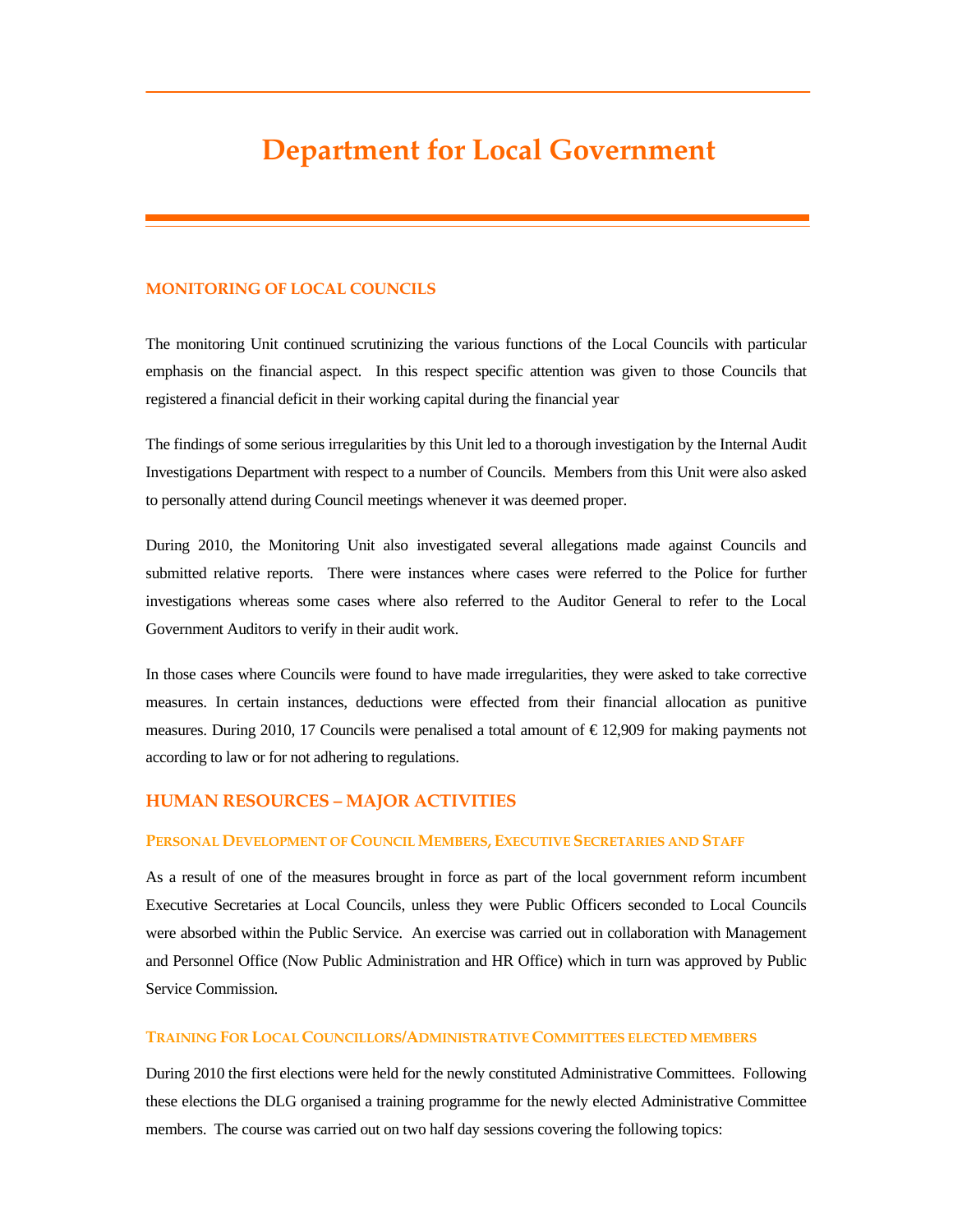- Local Councils Act
- Code of Ethics
- **Standing Orders**
- The Role of the Administrative Committee Member
- The Role of the Executive Secretary
- Inter/Intra Personal Skills

A total of 63 Elected Members from Malta and Gozo attended this training programme. Two courses were held in Malta on  $18<sup>th</sup>/20<sup>th</sup>$  May,  $14<sup>th</sup>/15<sup>th</sup>$  June and in Gozo on  $22<sup>nd</sup>$  May 2010.

## **TRAINING FOR LOCAL COUNCIL EXECUTIVE SECRETARIES**

During the year under review the Department for Local Government in collaboration with Centre for Development, Research and Training (CDRT) organised a training course leading to a Certificate for the members forming the pool of Prospective Executive Secretaries.

An aggregate of 32 newly recruited/prospective Executive Secretaries are attending this course which consists of 5 modules with the following themes:

Module 1 - Roles and Structures Module 2 - Legislation Module 3 - Management Techniques Module 4 - Inter/Intrapersonal Skills<br>Module 5 - Specialised Areas Specialised Areas

## **TRAINING FOR YOUTHS PARTICIPATING IN YOUTH LOCAL COUNCILS**

The DLG collaborated closely with the National Youth Council in the training programme for youths who have engaged to participate in Youth Local Councils. An intensive training programme was organised for the participating youths that incorporated subjects such as the Youth Local Council Project, experiences of a Mayor, an Executive Secretary and a Councillor as well as the Local Councils Act. The latter was presented by the Assistant Director (Field Services) and this generated a lot of interest and discussion among the participating youths.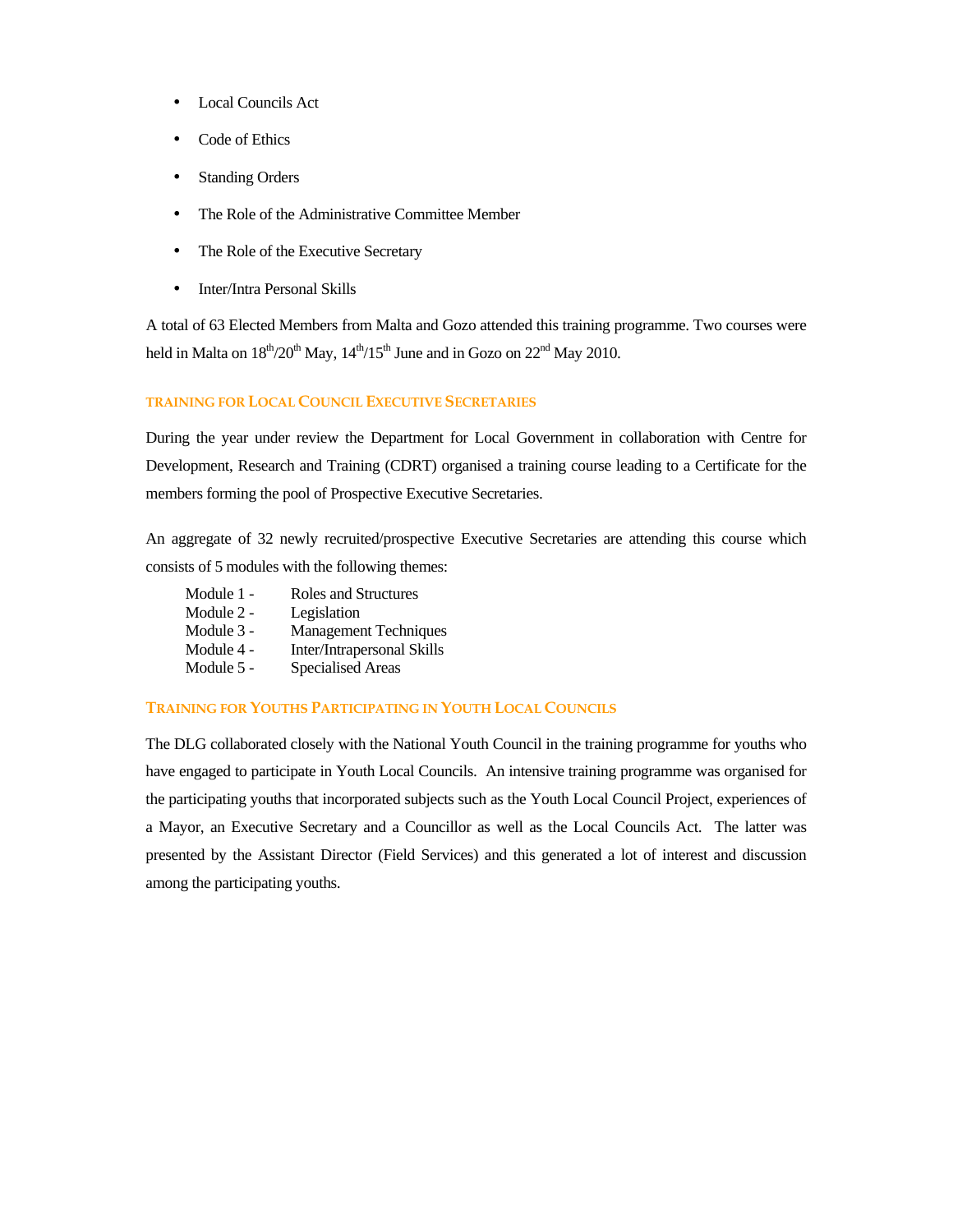# **GRANT SCHEMES**

#### SCHEMES LAUNCHED IN 2010

During 2010, 21 earmarked Fund Schemes for Local Councils were launched (an increase of 10 over 2009). The Department was involved in the preparation, adjudication (through an official on the Adjudication Board) and payment of these schemes to the successful Councils. The schemes and the amounts allocated to each scheme are indicated in the table below.

| Skema ta' ghajnuna ghal ko-finanzjament ghal progetti tal-UE                                                                                                        | €100,000.00                                                                           |
|---------------------------------------------------------------------------------------------------------------------------------------------------------------------|---------------------------------------------------------------------------------------|
| Skema ta' finanzjament dwar accessibiltà aħjar fil-lokalitajiet                                                                                                     | €100,000.00                                                                           |
| Skema ta' finanzjament ghal progetti pilota ghat-toroq                                                                                                              | €1,300,000.00                                                                         |
| Skema ta' finanzjament dwar progetti ta' energija alternattiva                                                                                                      | €300,000.00                                                                           |
| Ghajnuna ghat-thawwil ta' sigar                                                                                                                                     | €200,000.00                                                                           |
| Skema ta' fondi specjali ghal lokalitajiet bi bżonnijiet specjali                                                                                                   | €500,000.00                                                                           |
| Ghajnuna lill-Kunsilli Lokali li ghandhom responsabbiltà ta' librerija lokali                                                                                       | €26,90800                                                                             |
| Skema ta' finanzjament ghal lokalitajiet sostenibbli                                                                                                                | Massimu ta' €25,000 shal<br>kull applikazzjoni li tiği<br>accettata                   |
| Skema ta' finanzjament bhala ghajnuna biex jinżammu f'Malta konferenzi<br>internazzjonali/Ewropej minn Kunsilli Lokali                                              | €300,000.00 $(amministrati$<br>mill-Ministeru tal-Finanzi,<br>Ekonomija u Industrija) |
| Skema ta' finanzjament ghal restawr ta' postijiet storici żghar                                                                                                     | €153,500.00                                                                           |
| Skema ta' finanzjament ghal progetti specjali f'lokalitajiet żghar                                                                                                  | €240,000.00                                                                           |
| Skema ta' ghajnuna lill-Kunsilli Lokali li tul is-sena jilqghu fihom attivitajiet<br>fuq skala nazzjonali u li jkunu organizzati esklussivament mill-Gvern Centrali | €193,400.00                                                                           |
| Public Private Partnership fuq toroq                                                                                                                                | Over $\epsilon$ 1M                                                                    |
| Sekma Wifi fil-lokalità                                                                                                                                             | €33,360.00                                                                            |
| Skema ta' ghajnuna finanzjarja ghal korsijiet ta' taghlim tul il-hajja                                                                                              | €150,000.00                                                                           |
| Inizjattiva 'Premju Lokalitajiet Indaf'                                                                                                                             | €80,000.00                                                                            |
| Skema ta' finanzjament ghall-progetti u inizjattivi mill-Kumitati<br>Amministrattivi                                                                                | Massimu ta' €20,000 ghal<br>kull Kumitat Amministrattiv                               |
| Skema ta' finanzjament ghal inizjattivi ta' attivitajiet 2011                                                                                                       | €250,000.00                                                                           |
| Skema ta' finanzjament għal inizjattivi sportivi fil-lokalitajiet 2011                                                                                              | €60,000.00                                                                            |
| Green Challenge and Community Involvement Awards                                                                                                                    | €180,000.00                                                                           |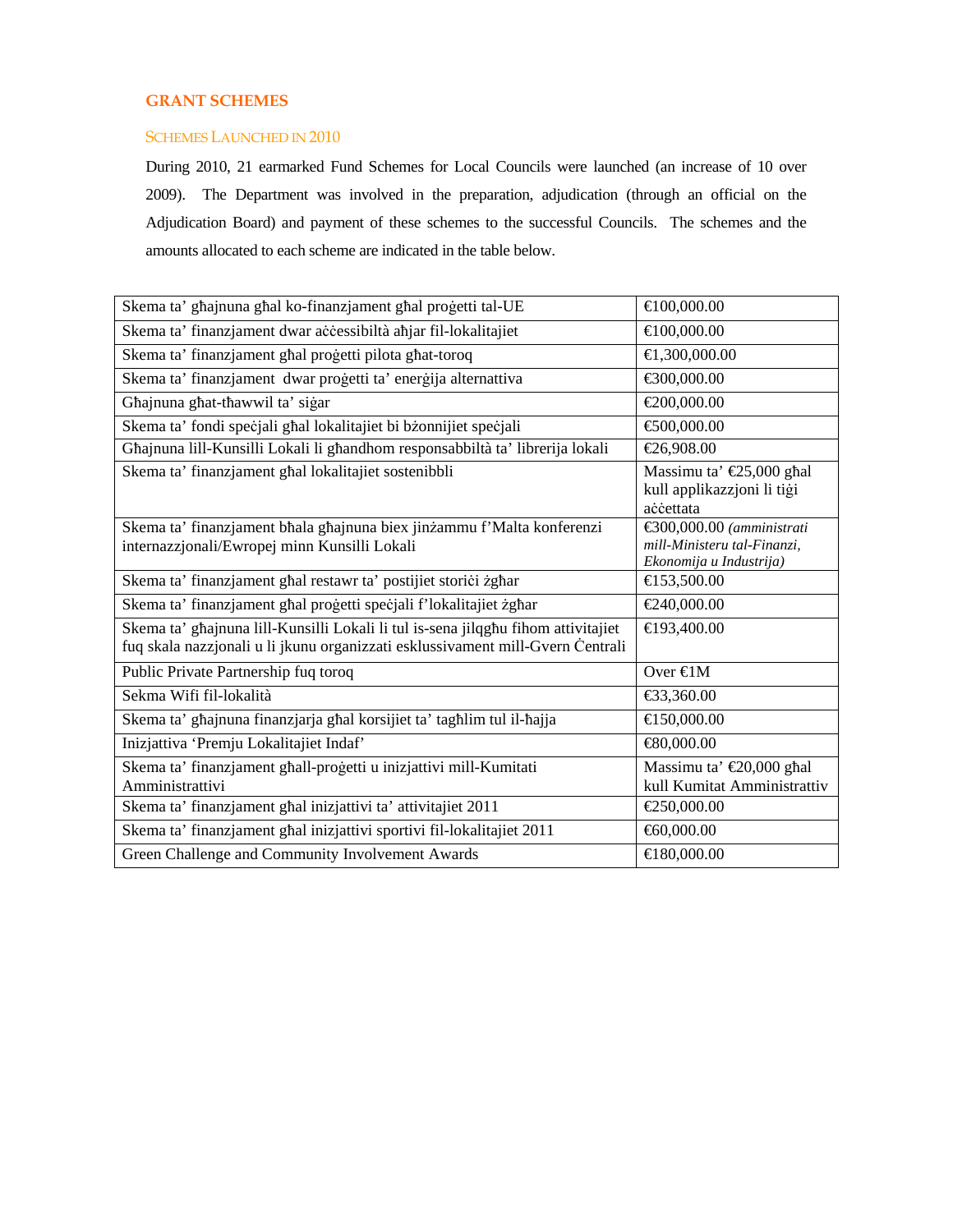# SCHEMES' FINANCIAL ASSISTANCE GRANTED IN 2010

During 2010 the Department for Local Government, following the adjudication by the respective Adjudication Boards, handed different financial grants as follows:

|                                                                                                                                                                        | Number of<br>applications<br>received | Number of<br><b>LCs/ACs which</b><br>applied |                       | <b>Total grant</b><br>handed for<br>each<br>scheme | Number of<br><b>LCs/ACs which</b><br>benefitted |                    |
|------------------------------------------------------------------------------------------------------------------------------------------------------------------------|---------------------------------------|----------------------------------------------|-----------------------|----------------------------------------------------|-------------------------------------------------|--------------------|
|                                                                                                                                                                        |                                       | <b>Malta</b>                                 | Gozo                  |                                                    | <b>Malta</b>                                    | Gozo               |
| Skema ta' finanzjament dwar inizjattivi ta' attivitajiet 2010                                                                                                          | 67                                    | 39                                           | 11                    | €277,000.00                                        | 37                                              | 11                 |
| Skema ta' finanzjament dwar inizjattivi sportivi 2010                                                                                                                  | 37                                    | 21                                           | 8                     | €49,189.16                                         | 19                                              | 8                  |
| Skema ta' finanzjament għal proġetti tal-UE                                                                                                                            | 30                                    | 19                                           | 11                    | € 73.470                                           | 15                                              | 2                  |
| Skema ta' finanzjament ghal progetti pilota ghat-toroq                                                                                                                 | N/A                                   | N/A                                          |                       | €748,908.90                                        | 3 LCs                                           | $\theta$           |
| Skema ta' finanzjament ghal fondi specjali ghal lokalitajiet<br>bi bżonnijiet specjali                                                                                 | 71                                    | 33                                           | 9                     | €538,000.00                                        | 20                                              | 5                  |
| Ghajnuna lill-Kunsilli Lokali li ghandhom ir-<br>responsabbilta' ta' librerija lokali                                                                                  | 57                                    | 45                                           | 11                    | €26,908.00                                         | 45                                              | 11                 |
| Skema ta' finanzjament għal lokalitajiet sostenibbli                                                                                                                   | 22                                    | 24                                           | 3                     | €160,000.00                                        | 12                                              | $\overline{c}$     |
| Skema ta' finanzjament għal restawr ta' postijiet storici<br>zghar                                                                                                     | 51                                    | 38                                           | 13                    | €161,000.00                                        | 14                                              | 7                  |
| Skema ta' finanzjament ta' progetti specjali flokalitajiet<br>zghar                                                                                                    | 33                                    | 16                                           | 10                    | €240,000.00                                        | 8                                               | 6                  |
| Skema ta' ghajnuna lill-Kunsilli Lokali li tul is-sena jilqghu<br>fihom attivitajiet fuq skala nazzjonali u li jkunu organizzati<br>esklussivament mill-Gvern Centrali | 29                                    | 20                                           | 2                     | €193,400.00                                        | 19                                              | 2                  |
| Skema Wifi                                                                                                                                                             | 68                                    | 54                                           | 14                    | €33,360.00                                         | 54                                              | 14                 |
| Skema ta' ghajnuna finanzjarja ghal korsijiet ta' taghlim tul<br>il-hajja                                                                                              | 51                                    | 41                                           | 10                    | €53,515.10                                         | 27                                              | $\overline{4}$     |
| Inizjattiva 'Premju Lokalitajiet Indaf'                                                                                                                                | 53                                    | 37 LCs<br>&4<br>ACs                          | $10$ LCs<br>&2<br>ACs | €18,291.00                                         | 31 LCs<br>&4<br>ACs                             | 7 LCs<br>&2<br>ACs |
| Skema ta' finanzjament ghall-progetti u inizjattivi mill-<br>Kumitati Amministrattivi                                                                                  | 13                                    | 10                                           | 3                     | €233,000.00                                        | 10                                              | 3                  |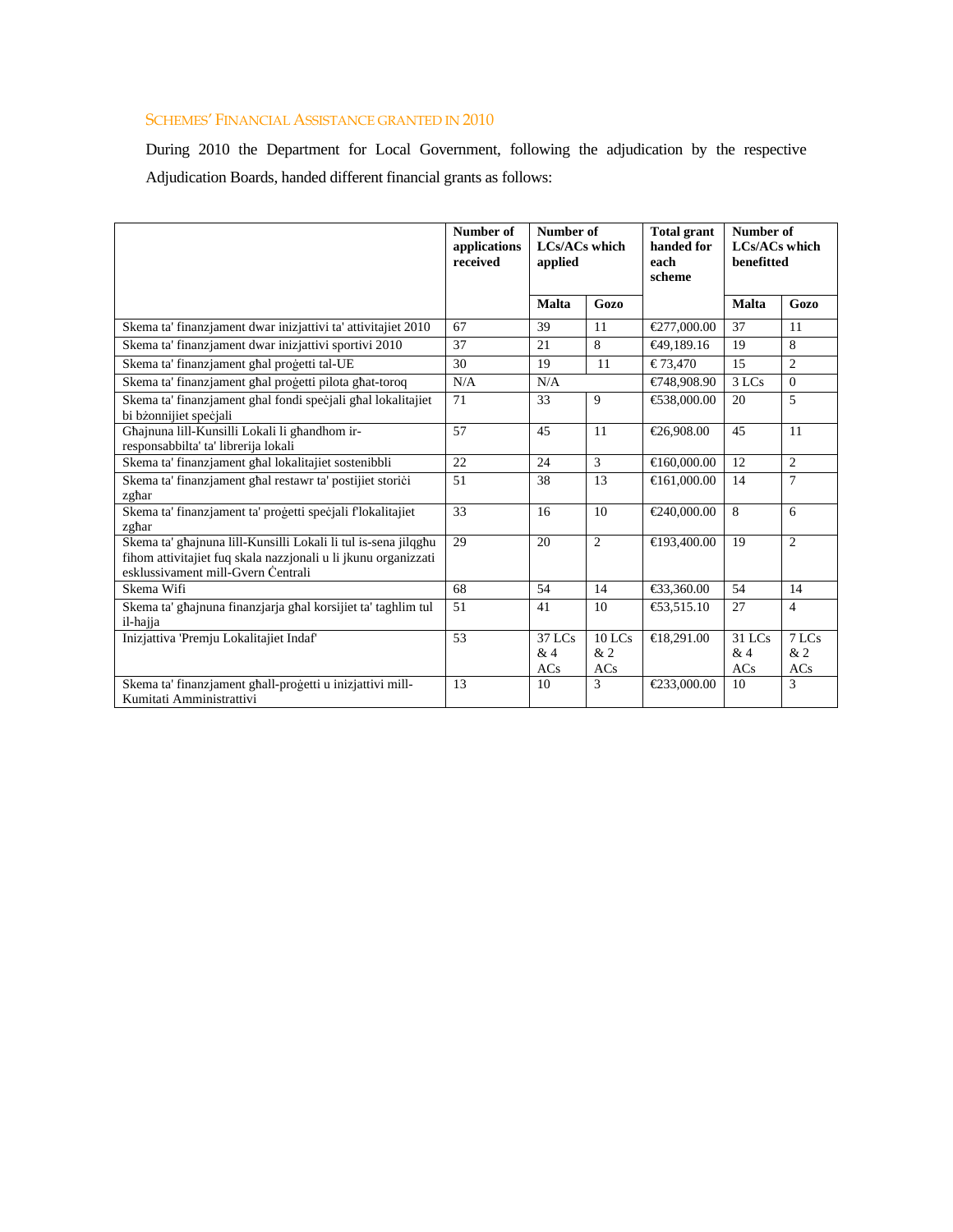#### **PUBLIC PRIVATE PARTENSHIP SCHEME**

The initiative of the Public Private Partnership Scheme was to encourage Local Councils to undertake residential road works with private partners.

For this purpose, Specific Conditions for the invitations for Calls for Tender have been designed to enable Local Councils to carry out works in a number of their residential streets. The basic concept of this tender is that the Council enters into an agreement with a contractor in which the latter performs resurfacing work on a number of Council roads, which roads are to be identified in advance by the Council in the Call for Tender. This work must be performed within one year. Furthermore, the contractor undertakes to carry out maintenance on these roads for eight years.

The method of payment of this contract is as follows: after completing the work of resurfacing, the Council is required to pay 40% of the sum of the contract. After the first year of performance, the Council pays 20% of the amount of the contract and after the second year the Council pays 10%of the amount of the contract. Then for the coming years until the eighth year, the Council pays 5% per year.

As part of the special funds scheme of 2010 it was announced that there was a special fund to help those councils who were interested into this type of scheme. Therefore, those Local Councils that were interested had to identify a number of roads that were to be included in the Scheme. A list of these roads together with an estimate by an architect stating the amount to be paid for said contract had to be included.

Upon the approval of the Department, the Council could proceed by issuing a call for tender comprising the Specific Conditions. In this case, the Department committed itself to giving the Council half of the 40% due by the Council, in the first year, and half of the 20% in the second year.

In 2010, the Department received forty seven applications of which thirty seven applications were approved in full or in part.

The Local Council's which submitted their application are Msida Local Council, Dingli Local Council, Lija Local Council, Pieta Local Council, Birkirkara Local Council, Kercem Local Council, Senglea Local Council, Marsa Local Council, Nadur Local Council, Fgura Local Council, Ghaxaq Local Council, Gharghur Local Council, Iklin Local Council, Fontana Local Council, Kalkara Local Council, St. Julian's Local Council St Venera Local Council, Gzira Local Council, Luqa Local Council, Birzebbuga Local Council, Gharb Local Council, Xewkija Local Council, Mgarr Local council St' Paul's Local Council, Zurrieq Local council, Zebbug (MLT) Local Council, Xaghra Local Council, Zabbar local council Qrendi Local council Qala Local Council, Sliema Local Council, Mellieha Local Council, H'Attard local Council, Rabat (Malta) Local Council San Gwann Local Council, Tarxien Local Council, Rabat (Gozo) Local council, Paola Local Council, Mosta Local Council, Munxar Local Council, Valletta Local Council,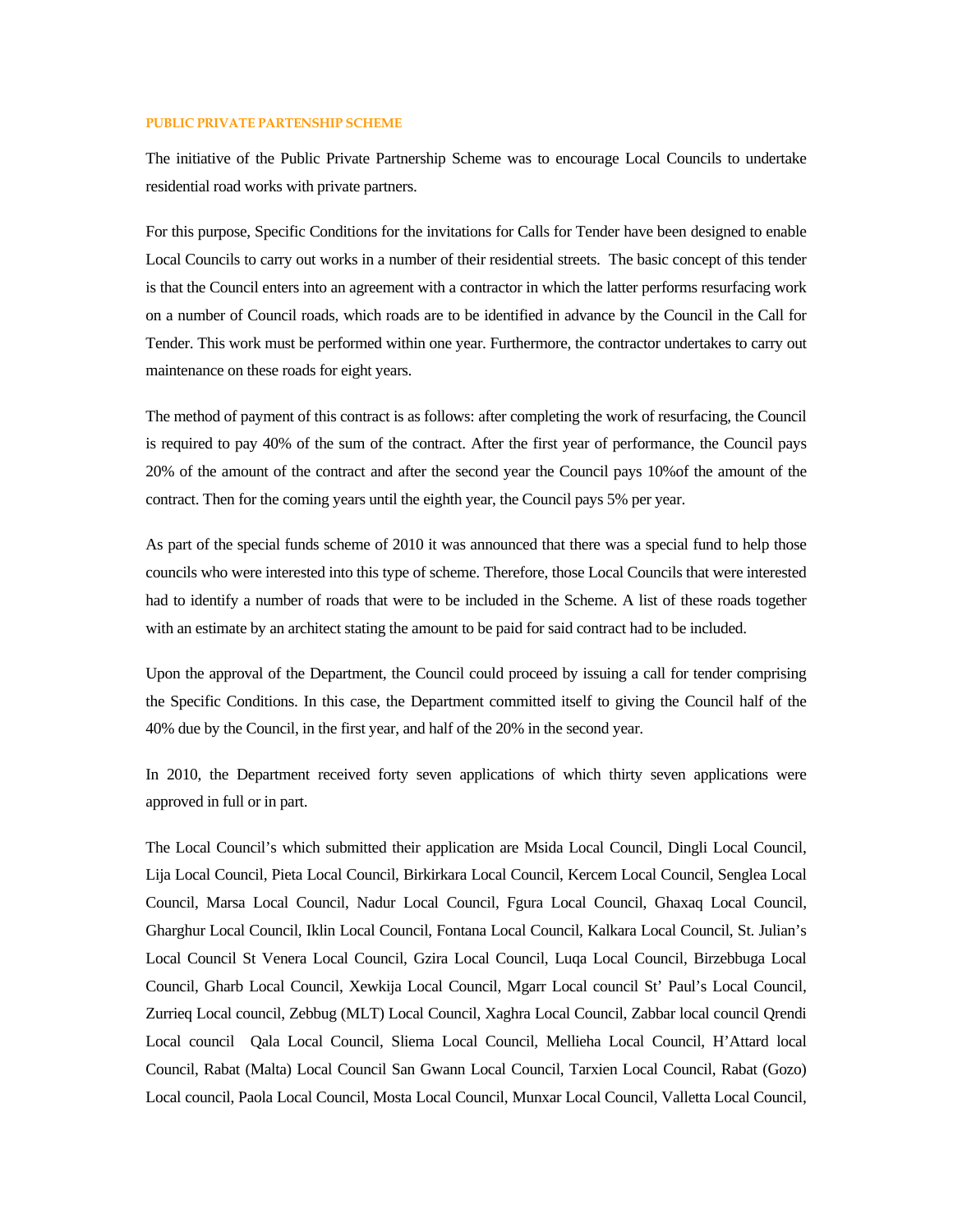Zejtun Local Council, Vittoriosa Local Council, Sannat Local Council, Pembroke Local Council, Siggiewi Local Council and Santa Lucija Local Council.

By the end of 2010, those Local Councils which issued a call for tenders and awarded such tenders by the end of same year were given the hereunder amounts:

| Local Councils (Approved Applications) |                                              | Ammont              |
|----------------------------------------|----------------------------------------------|---------------------|
| <b>Fgura LC</b>                        | ppp                                          | €<br>54,911.79      |
| Hal-Lija LC                            | ppp                                          | €<br>91,099.20      |
| Had-Dingli LC                          | ppp                                          | €<br>85,350.05      |
| Pieta LC                               | ppp                                          | €<br>254,647.50     |
| Birkirkara LC                          | ppp                                          | €<br>307,611.30     |
| <b>Kercem LC</b>                       | ppp                                          | €<br>60,997.24      |
| Isla LC                                | ppp                                          | €<br>76,242.49      |
| San Giljan LC                          | ppp                                          | €<br>118,471.11     |
| Santa Venera LC                        | ppp                                          | €<br>84,896.79      |
|                                        | Government project in                        |                     |
| Zurrieq LC                             | conjunction with LC                          | €<br>74,738.20      |
| Zurrieg LC                             | ppp                                          | €<br>206,889.92     |
| Hal Ghaxaq LC                          | ppp                                          | €<br>181,252.68     |
| San Pawl LC                            | ppp                                          | €<br>205,084.64     |
| <b>Marsa LC</b>                        | ppp                                          | €<br>66,930.23      |
| Zabbar LC                              | ppp                                          | €                   |
| <b>Gzira LC</b>                        | ppp                                          | €<br>37,646.92      |
| <b>Gharghur LC</b>                     | ppp                                          | €<br>111,652.65     |
| Luqa                                   | ppp                                          | €<br>80,149.09      |
| Birzebbuga                             | ppp                                          | €<br>251,370.87     |
| <b>Iklin</b>                           |                                              | €<br>22,342.79      |
| Gharb                                  | ppp                                          | €                   |
|                                        | ppp                                          | €                   |
| Fontana                                | ppp                                          |                     |
| xaghra LC                              | ppp                                          | €<br>153, 197. 78   |
| Imsida LC                              | ppp                                          | €<br>36,544.86      |
| Nadur LC                               | ppp                                          | €<br>121,066.04     |
| Xewkija                                | PPP to Allocation                            | €<br>150,129.50     |
| kalkara LC                             | ppp                                          | €<br>33,036.63      |
| Zebbug(MLT) LC                         | ppp                                          | €<br>209,107.65     |
| Zebbug(MLT) LC                         | Government project in<br>conjunction with LC | €<br>400,000.00     |
| <b>Mgarr LC</b>                        | Ppp                                          | €<br>ä,             |
|                                        | Government project in                        |                     |
| <b>Mgarr LC</b>                        | conjunction with LC                          | €<br>25,000.00      |
| Oala LC                                | Ppp                                          | €<br>٠              |
| Sliema LC                              | Ppp                                          | €                   |
| Mellieha LC                            | Ppp                                          | €<br>ä,             |
| <b>H'Attard LC</b>                     | Ppp                                          | €<br>٠              |
| Rabat malta LC                         | Ppp                                          | €<br>۰              |
| San Gwann LC                           | Ppp                                          | €<br>٠              |
| <b>Hal Tarxien LC</b>                  | Ppp                                          | €<br>$\blacksquare$ |
| Rabat gozo LC                          | Ppp                                          | €                   |
| <b>Qrendi</b> LC                       | Ppp                                          | €<br>104,153.60     |
| Zejtun LC                              |                                              | €                   |
|                                        | Ppp                                          | $\blacksquare$      |
| Paola LC                               | Ppp                                          | €<br>$\blacksquare$ |
| <b>Mosta LC</b>                        | Ppp                                          | €<br>$\blacksquare$ |
| <b>Valletta LC</b>                     | Ppp                                          | €<br>$\blacksquare$ |
| <b>Munxar LC</b>                       | Ppp                                          | €<br>$\blacksquare$ |
|                                        | <b>Total</b>                                 | €<br>3,604,521.51   |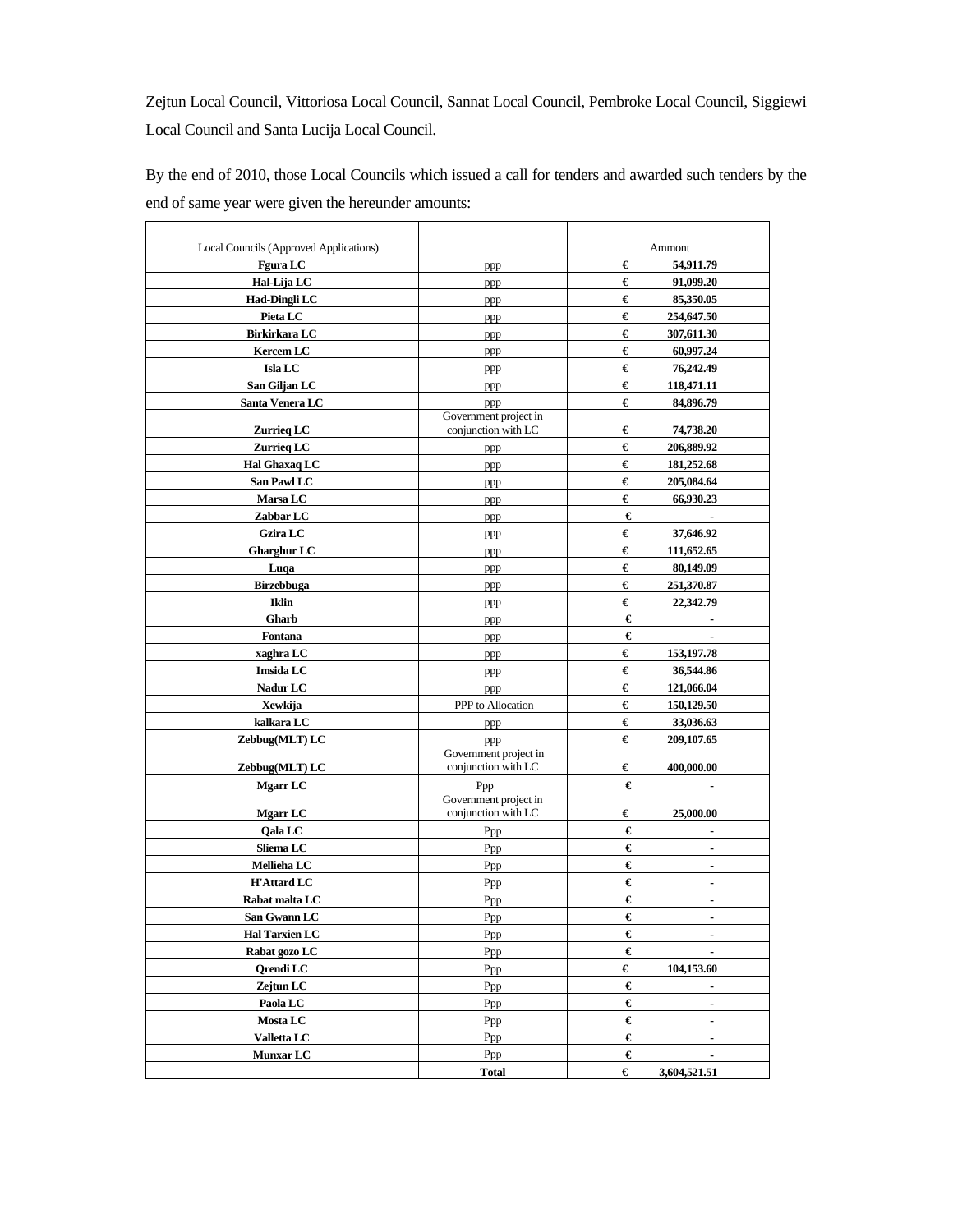# **PILOT PROJECTS**

Another initiative was that of the co-financing of pilot projects, namely Madliena (Swieqi),

Mqabba, and Kirkop, to undertake road works in the following roads:

|         | Triq Sant Anglu                                                                                                 |
|---------|-----------------------------------------------------------------------------------------------------------------|
| Kirkop  | Triq il-Madonna tad-dawl                                                                                        |
|         | Parti minn Triq tal-Fieres c/w Triq san Pietru                                                                  |
|         | Parti minn triq san Pietru                                                                                      |
|         | Triq id-9 ta' April 1942                                                                                        |
|         | Triq il-Fdal Paleokristjani                                                                                     |
|         | Triq Raffaele Caruana                                                                                           |
|         | Triq id-29 ta' Mejju 1592                                                                                       |
|         | Parti minn Triq l-Imdina                                                                                        |
|         | Triq il-Gudja                                                                                                   |
|         | Parti minn Triq San Nikola                                                                                      |
|         |                                                                                                                 |
| Imqabba | Triq Hal-Kirkop                                                                                                 |
|         | Triq il-Pal                                                                                                     |
|         | Triq it-Troll                                                                                                   |
|         | Triq il-Mithna                                                                                                  |
|         | Triq ix-Xriek                                                                                                   |
|         | Triq l-Ahwa Ghigo                                                                                               |
|         | Triq il-Parrocca                                                                                                |
|         | Triq il-Parrocca Sqaq Numru 1                                                                                   |
|         | Triq il-Parrocca Sqaq Numru 2                                                                                   |
|         | Triq il-Parrocca sqaq Numru 3                                                                                   |
|         | Triq il-Fjuri                                                                                                   |
|         | Triq il-Fjuri Sqaq numru 1                                                                                      |
|         | triq il-Fjuri Sqaq numru 2                                                                                      |
|         | Triq iz-Zurrieq                                                                                                 |
|         | Triq is-saljatura                                                                                               |
|         | Triq il-Murselli                                                                                                |
|         | Triq il-Konvoj ta' Sta Maria (serv. Rd)-- Phase A, B, C, D                                                      |
|         | Triq il-Kileb                                                                                                   |
|         | Triq Sta Marija                                                                                                 |
|         | Triq ic-Cavi                                                                                                    |
|         | Triq san Mikiel                                                                                                 |
|         | Misrah il-Fidwa                                                                                                 |
|         | Triq id-9 t'April                                                                                               |
|         | Triq il-Qattara                                                                                                 |
|         | Triq l-Imterrqa                                                                                                 |
|         | Triq Baskal Xuereb                                                                                              |
|         | Triq Guzeppi Galea                                                                                              |
|         | Triq Giacomo Tortella                                                                                           |
|         | Triq Annetto Caruana                                                                                            |
|         | Triq Gdida fi Triq Triq il-Konvoj now re named Triq Mons Innocenz zammit<br>Sqaq numru 2 fi Triq Santa Katarina |
|         |                                                                                                                 |
|         |                                                                                                                 |
|         |                                                                                                                 |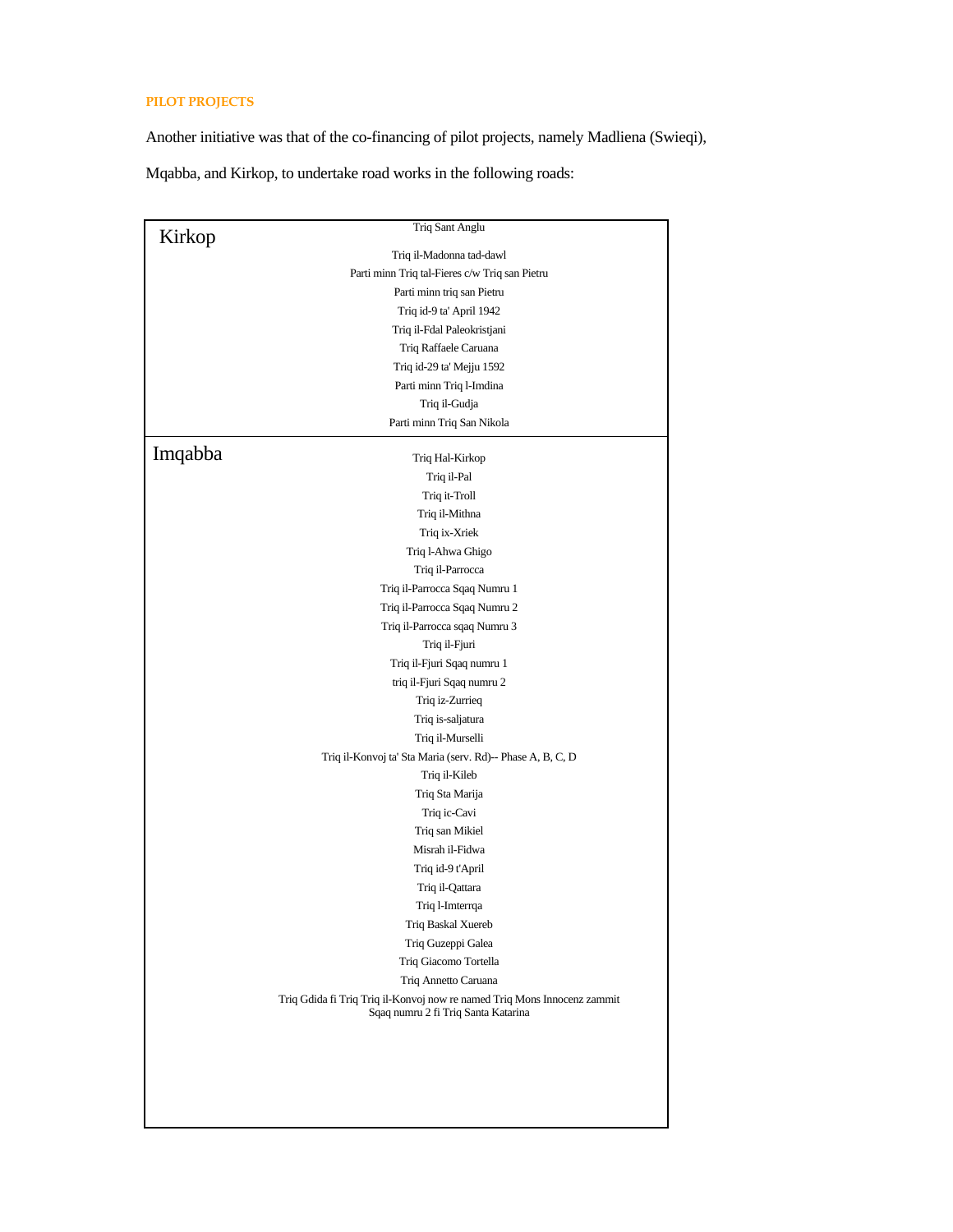| Swieqi | triq ix-Xghajrat             |
|--------|------------------------------|
|        | Triq ilbic                   |
|        | Triq Markiz J. Scicluna      |
|        | Triq is-saghtar              |
|        | Triq Nofsinhar               |
|        | Triq Zejni                   |
|        | Triq Fomm il-Gheliem         |
|        | Triq tal-Mielah              |
|        | Triq is-Slielem              |
|        | Triq il-Bir                  |
|        | Triq il-Madliena (1)         |
|        | Triq ta Stronka              |
|        | Triq il-Gladjoli (1)         |
|        | Triq Pedidalwett             |
|        | Triq il-Majjistral           |
|        | triq il-harrub               |
|        | Triq Gdida fi Triq il-Harrub |
|        | Triq l-Inginier              |
|        | Triq wied id-Dies            |
|        | Triq tac-Cink                |
|        | Triq is-sebh                 |
|        | Triq il-Gladjoli (2)         |
|        | Triq il-Madliena (2)         |

The total sum allocated for the three Local Councils was  $\in$  1,283,377.41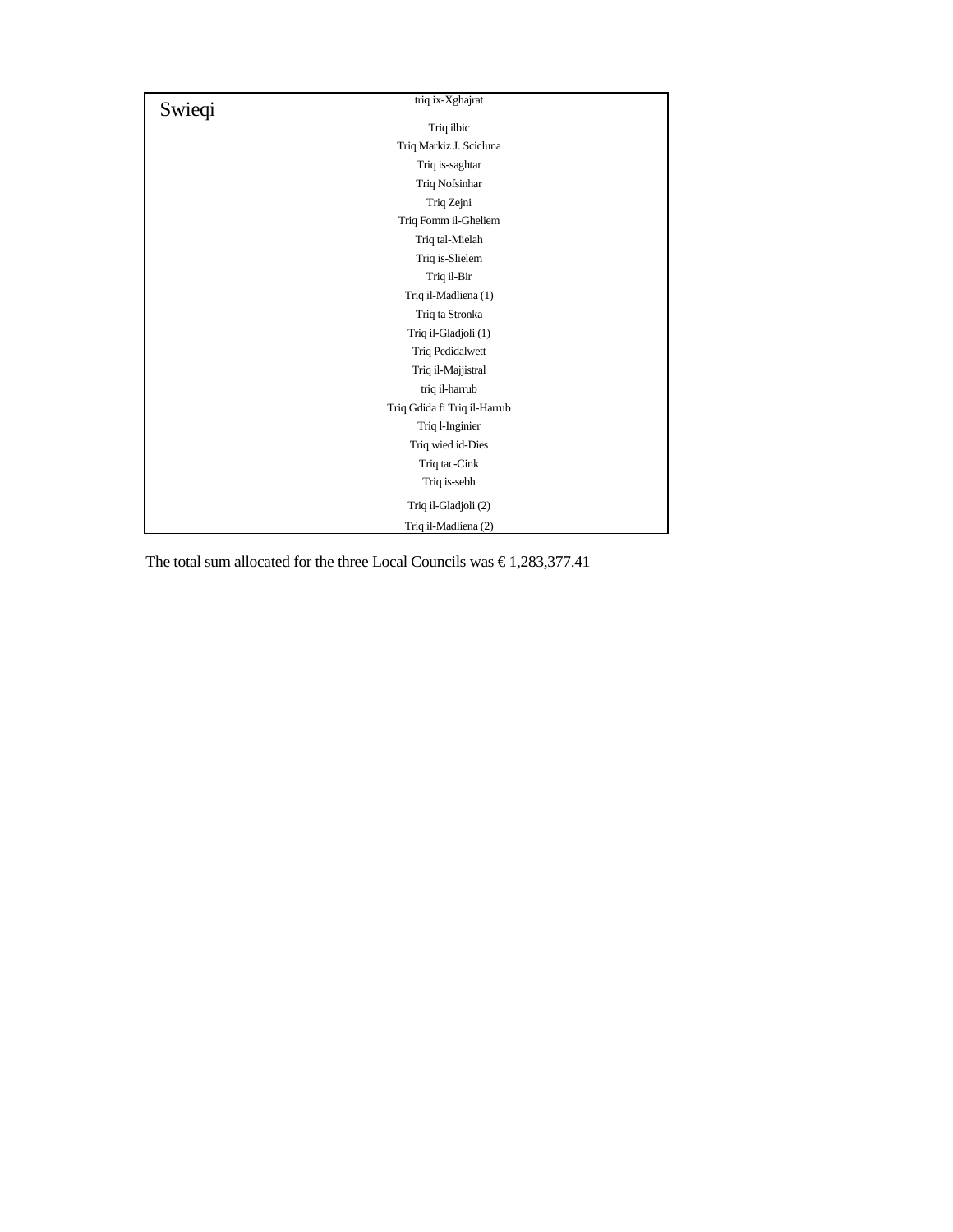# **LOCAL DEVOLUTION ACTIVITIES**

### DELEGATION OF ADMINISTRATION OF PUBLIC PROPERTY

During 2010, the administration of further government property was delegated to nine Councils. These were:

| Local        | <b>Property Description</b>                                                         |            |
|--------------|-------------------------------------------------------------------------------------|------------|
| Council      |                                                                                     |            |
| Marsa        | Developing airspace over Bocci Club for Administration Offices                      | 15/03/2010 |
| Mgarr        | Site to be converted to public garden                                               | 22/03/2010 |
| <b>Mgarr</b> | Site to be converted to recreation centre (Ta' Darrenzi)                            | 25/03/2010 |
| Xewkija      | Triq il-Kavallier L. Z. Haber                                                       | 15/04/2010 |
| Kercem       | Civic Centre at Triq il-Horg                                                        | 23/04/2010 |
| Mtarfa       | Clock Tower without airspace                                                        | 25/04/2010 |
| Orendi       | Site at Nicolo' Communet                                                            | 14/05/2010 |
| Mqabba       | Public Garden and kiosk at Triq Nazzareno                                           | 28/05/2010 |
| Siggiewi     | Administrative Offices - 18, Pjazza San Nikola                                      | 10/06/2010 |
| Kercem       | Sports Centre at Triq Wenzu Mintoff                                                 | 28/06/2010 |
| Mdina        | <b>Tool rooms at Howard Gardens</b>                                                 | 30/06/2010 |
| <b>Iklin</b> | Site at Pjazza Ninu Cremona                                                         | 16/07/2010 |
| <b>Birgu</b> | Auberge de France to be converted into administrative offices                       | 19/07/2010 |
| <b>Birgu</b> | Public Garden at 'Il-Glaziz'                                                        | 19/07/2010 |
| Ghajnsielem  | Site, presently used as front garden to Primary school, in J.F. De Chambrai street, |            |
|              | Ghajnsielem, to be converted into civic centre                                      | 21/07/2010 |
| Gharghur     | Shelter in Mons. Hugh Catania Street                                                | 21/07/2010 |
| Victoria     | Kiosk in Garden - triq Putirjal                                                     | 22/07/2010 |
| Swieqi       | Tennis Court at Triq il-Hemel                                                       | 23/07/2010 |
| Santa Lucia  | Site C (together with sites $A \& B$ already devolved) to be developed into Civic   |            |
|              | Centre and football pitch                                                           | 06/09/2010 |
| Marsascala   | Gnien Sant'Anna                                                                     | 09/09/2010 |
| Mdina        | Gnien is-Sindku, Torri tal-Istandard, Shelters                                      | 22/09/2010 |
| Fontana      | 191, Triq Tal-Ghajn                                                                 | 20/10/2010 |
| Ghaxaq       | Turretta                                                                            | 11/11/2010 |
| Lija         | <b>Belvedere Tower</b>                                                              | 16/12/2010 |
| Dingli       | Old Bakery at Triq id-Dahla tas-Sienja                                              | 27/12/2010 |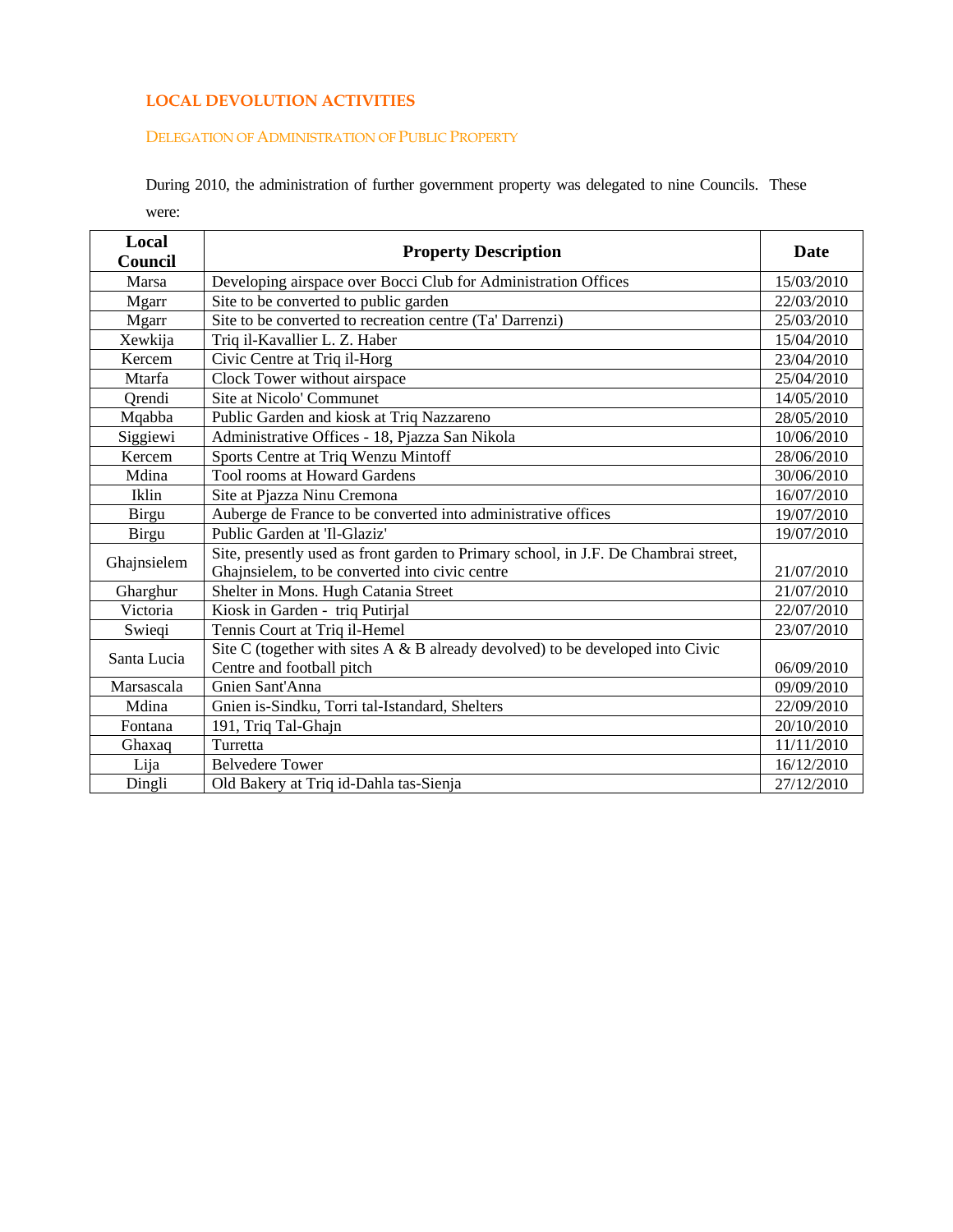# **LOCAL ENFORCEMENT**

#### LOCAL ENFORCEMENT SYSTEM (LES)

All the 68 Local Councils in Malta and Gozo form part of the local enforcement system (LES). The DLG is responsible to oversee that the system works as flawlessly as possible. As part of its remit, the Department offers a customer care service with respect to LES issues. As part of the local government reform process, the LES system is also under review.

An online payment service of contraventions is also available on the following webpage http://www.gov.mt/frame.asp?l=1&url=http://www.les.gov.mt

#### BOARD OF PETITIONS

The Board of Petitions, whose Registry is manned by DLG officials, which was set up since January 2006 has, till the end of 2010 received 71,919 petitions. During 2010, a total of 18,106 petitions were received, that is an average of 348 petitions per week. At the end of 2010, the situation was the following: 10,658 (58.9 %) petitions were accepted, 552 (3 %) were partially accepted, 4,659 (25.7%) were refused, 7 abstained, 75 (0.4 %) were cancelled, 2,155 (12 %) undecided petitions. Hence the number of undecided petitions decreased by 38 % (i.e. from 3,506 during 2009).